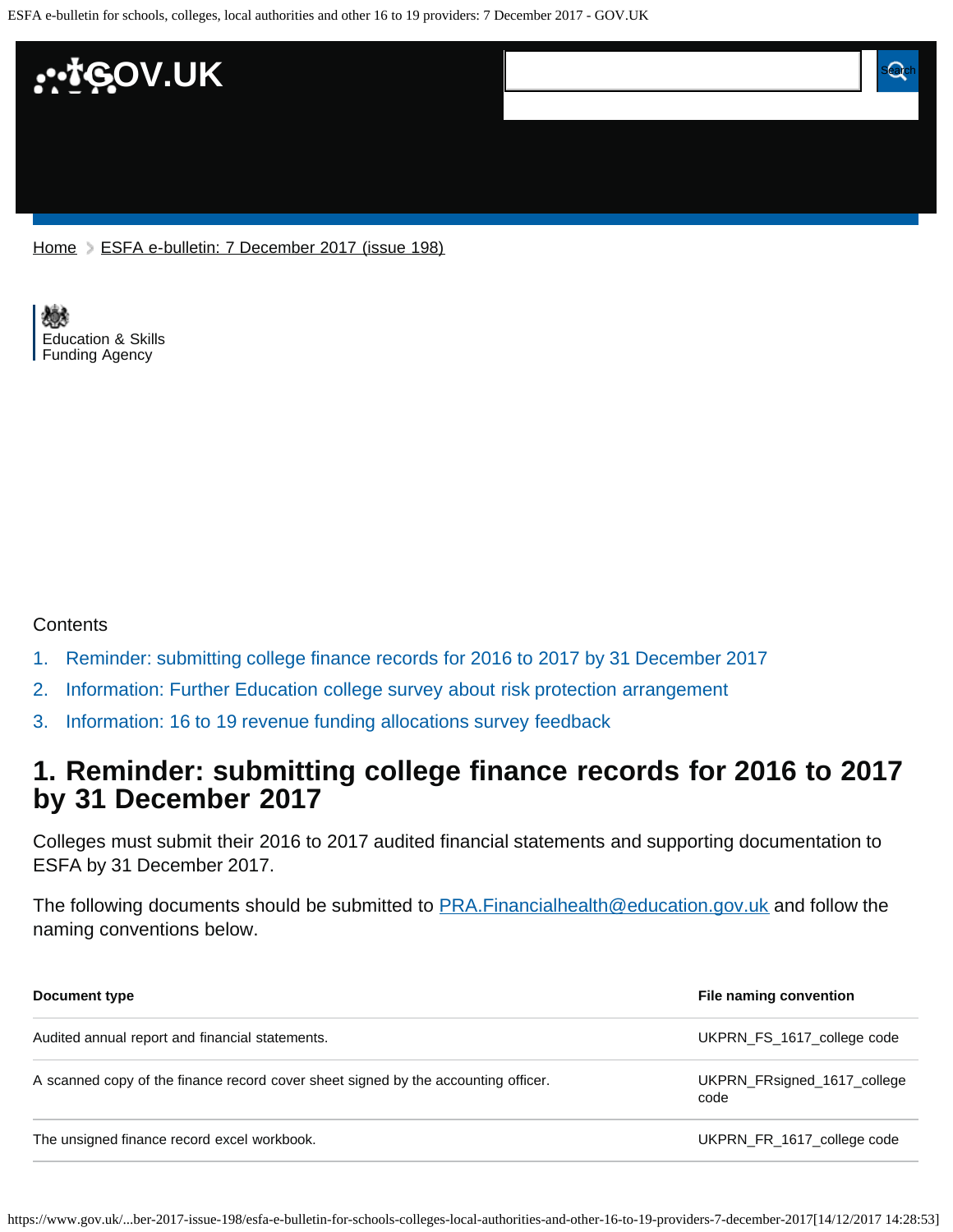ESFA e-bulletin for schools, colleges, local authorities and other 16 to 19 providers: 7 December 2017 - GOV.UK

| External auditor's management letter including the college's response.                                                                                                                                        | UKPRN ML 1617 college code                     |
|---------------------------------------------------------------------------------------------------------------------------------------------------------------------------------------------------------------|------------------------------------------------|
| Annual report of the college's audit committee.                                                                                                                                                               | UKPRN ACAR 1617 college<br>code                |
| Where appropriate, audited annual report and financial statements of subsidiary company accounts, if<br>submitting accounts information for more than one subsidiary, please amend the file name to sub2 etc. | UKPRN FSsub1 1617 college<br>code              |
| Any other supporting documents.                                                                                                                                                                               | UKPRN_[brief<br>description]_1617_college code |

The subject field of your submission email should include the college name and '1617 Finance Record'.

For further information or related queries, please contact the **ESFA enquiry service**.

# <span id="page-1-0"></span>**2. Information: Further Education college survey about risk protection arrangement**

We are currently exploring the option of a risk protection arrangement (RPA) type arrangement in the further education (FE) sector similar to that which is in place for academy trusts. The RPA for academy trusts is an alternative to insurance where the government funds cover losses that arise. The RPA started on 1 September 2014 with academy trust members subject to a deduction from their General Annual Grant. In order to inform the feasibility study we need to understand the nature of the arrangements currently in place for FE.

We have launched a [survey for FE colleges to assist in our research](http://www.smartsurvey.co.uk/s/FESurvey/) which should take approximately 15 minutes to complete. The survey will close on the 15th December.

To complete the survey, you will need:

- current policy documentation
- recent claims data (ideally last 3 years)

If you have any comments or queries, please contact us via our [online enquiry form](https://form.education.gov.uk/fillform.php?self=1&form_id=HR41uA2F8Dh&type=form&ShowMsg=1&form_name=Knowledge+centre+enquiry+form&noRegister=false&ret=%2Fmodule%2Fservices&noLoginPrompt=1).

# <span id="page-1-1"></span>**3. Information: 16 to 19 revenue funding allocations survey feedback**

In September we issued a short survey on products we produce to support 16 to 19 revenue funding allocations.

We used the survey to help us understand when and how you use our products. This is because delivering excellent customer service is important to us.

Thank you to everyone who completed the survey. It was good to hear many of you found our products useful and you received them when you needed them.

We are using your feedback to make small changes for 2018 to 2019 academic year. We have started work to address some of the common themes for improvement. They include: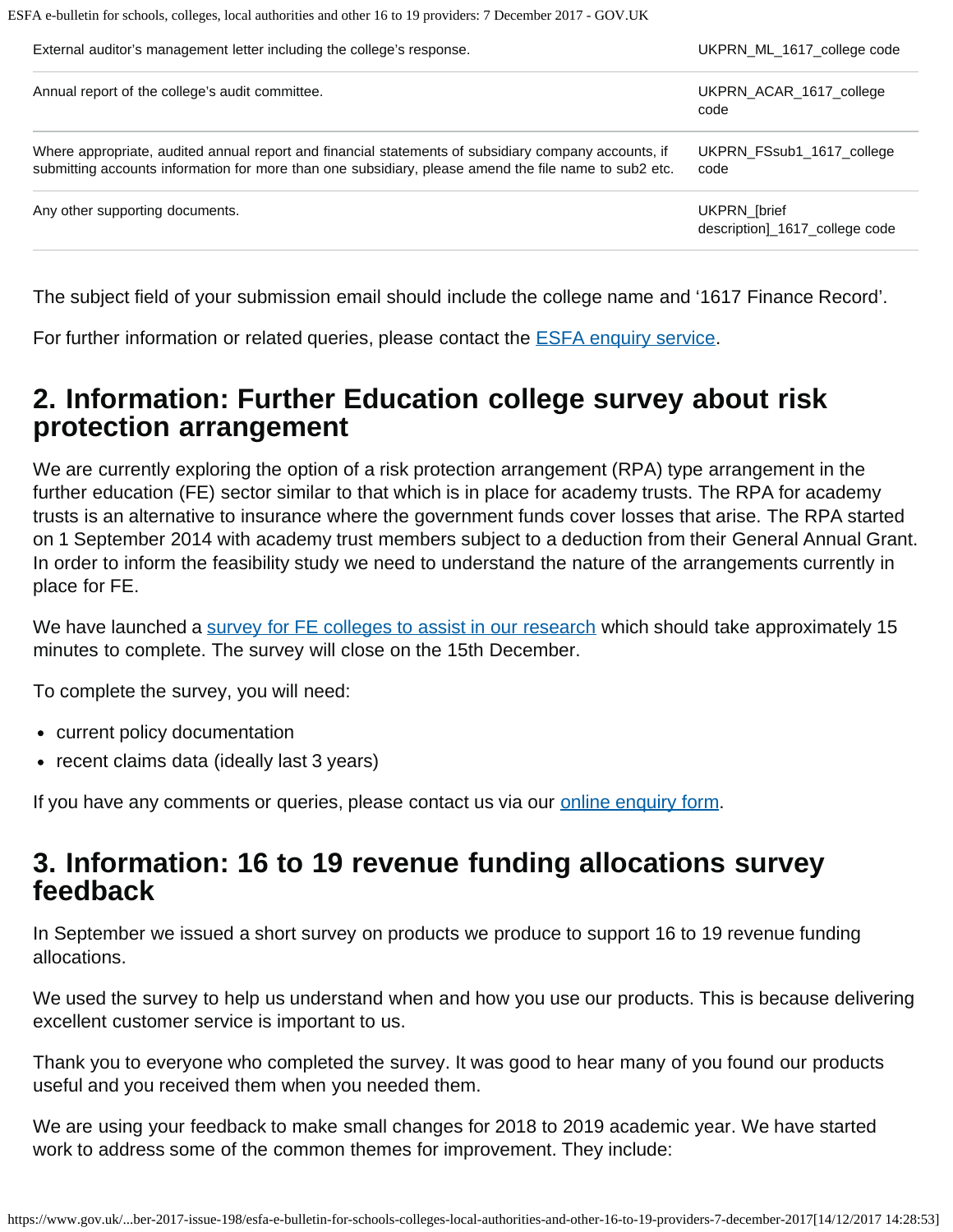- increase the awareness of our products
- produce some simple guides that will help you to better understand existing products, their purpose and how to use them
- include a 'what's new' section in all our 16 to 19 funding allocation explanatory notes, condensing them where possible to reduce their length

We will continue to improve our products based on your feedback. Please do continue to share any suggestions or improvements you have about how we communicate 16 to 19 revenue funding allocations.

Is there anything wrong with this page?

### **Services and information**

**[Benefits](https://www.gov.uk/browse/benefits)** 

[Births, deaths, marriages and care](https://www.gov.uk/browse/births-deaths-marriages)

[Business and self-employed](https://www.gov.uk/browse/business)

[Childcare and parenting](https://www.gov.uk/browse/childcare-parenting)

[Citizenship and living in the UK](https://www.gov.uk/browse/citizenship)

[Crime, justice and the law](https://www.gov.uk/browse/justice)

[Disabled people](https://www.gov.uk/browse/disabilities)

**[Driving and transport](https://www.gov.uk/browse/driving)** 

[Education and learning](https://www.gov.uk/browse/education)

[Employing people](https://www.gov.uk/browse/employing-people)

[Environment and countryside](https://www.gov.uk/browse/environment-countryside)

[Housing and local services](https://www.gov.uk/browse/housing-local-services)

[Money and tax](https://www.gov.uk/browse/tax)

[Passports, travel and living abroad](https://www.gov.uk/browse/abroad)

[Visas and immigration](https://www.gov.uk/browse/visas-immigration)

[Working, jobs and pensions](https://www.gov.uk/browse/working)

#### **Departments and policy**

[How government works](https://www.gov.uk/government/how-government-works)

**[Departments](https://www.gov.uk/government/organisations)**